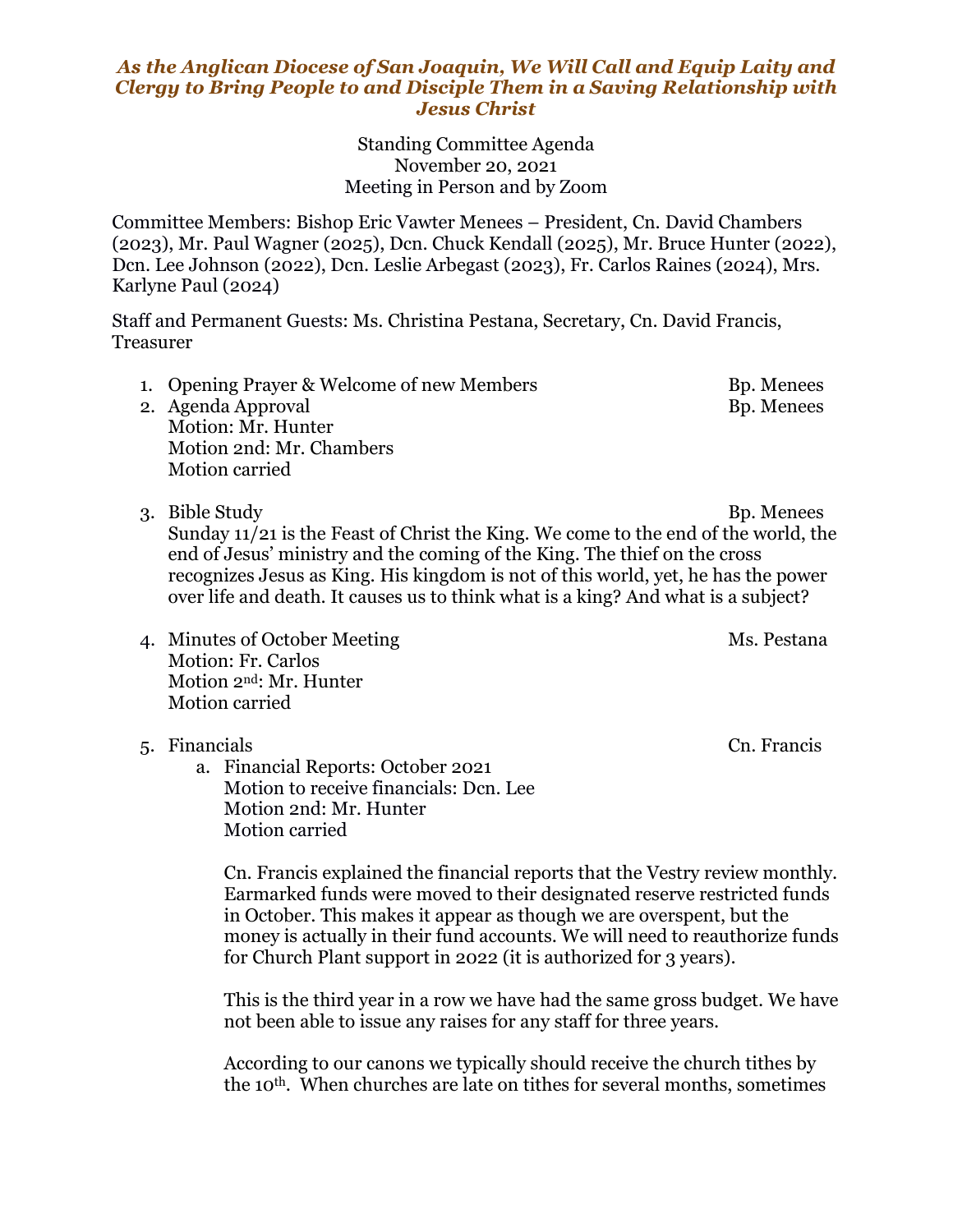## *As the Anglican Diocese of San Joaquin, We Will Call and Equip Laity and Clergy to Bring People to and Disciple Them in a Saving Relationship with Jesus Christ*

it is because they are dealing with an issue. St. Jude's Tehachapi is late on their tithes for three months, because they lost their treasurer.

- b. Written reports for publication: October 2021 Motion to approve budget: Fr. Carlos Motion 2nd: Ms. Paul Motion carried
- c. Christ the King, Ridgecrest property purchase Bp. Menees Requesting approval to encumber the property. They will have a formal appraisal, but already the appraiser said it is worth more than asking. Six months from now they will hold a capital campaign to pay it off. The Vestry visited the property and voted unanimously to pursue it because it is in an area that would be great for ministering to the population. Bishop Menees requested them to have a structural engineer assess the property.

Motion to approve to allow them to encumber: Dcn. Lee Motion 2nd: Mr. Hunter Motion carried

- d. Bp. Menees' Housing Resolution and Bp. Menees Motion made to approve the Housing Resolution as amended: Mr. Chambers Motion 2nd: Mr. Hunter Motion carried
- e. Update on changing banks Ms. Pestana Central Valley Community Bank needs verification for the DSJ's fictitious business name (Anglican Diocese of San Joaquin). The form is being submitted to the County of Fresno.
- 6. Standing Committee Orientation and Training Training Bp. Menees Bp. Menees reviewed the roles and responsibilities of the Standing Committee and resources that the Standing Committee members need to be familiar with.
- 7. Ministry Grant Requests Bp. Menees a. Christ Church, Reno We went into executive session for discussion. Executive session ended. Motion for \$150,000 to Christ Church for 3 year missions grant at \$50,000/yr: Executive Members of Standing Committee Motion: Fr. Carlos 2nd: Bruce hunter Motion carried